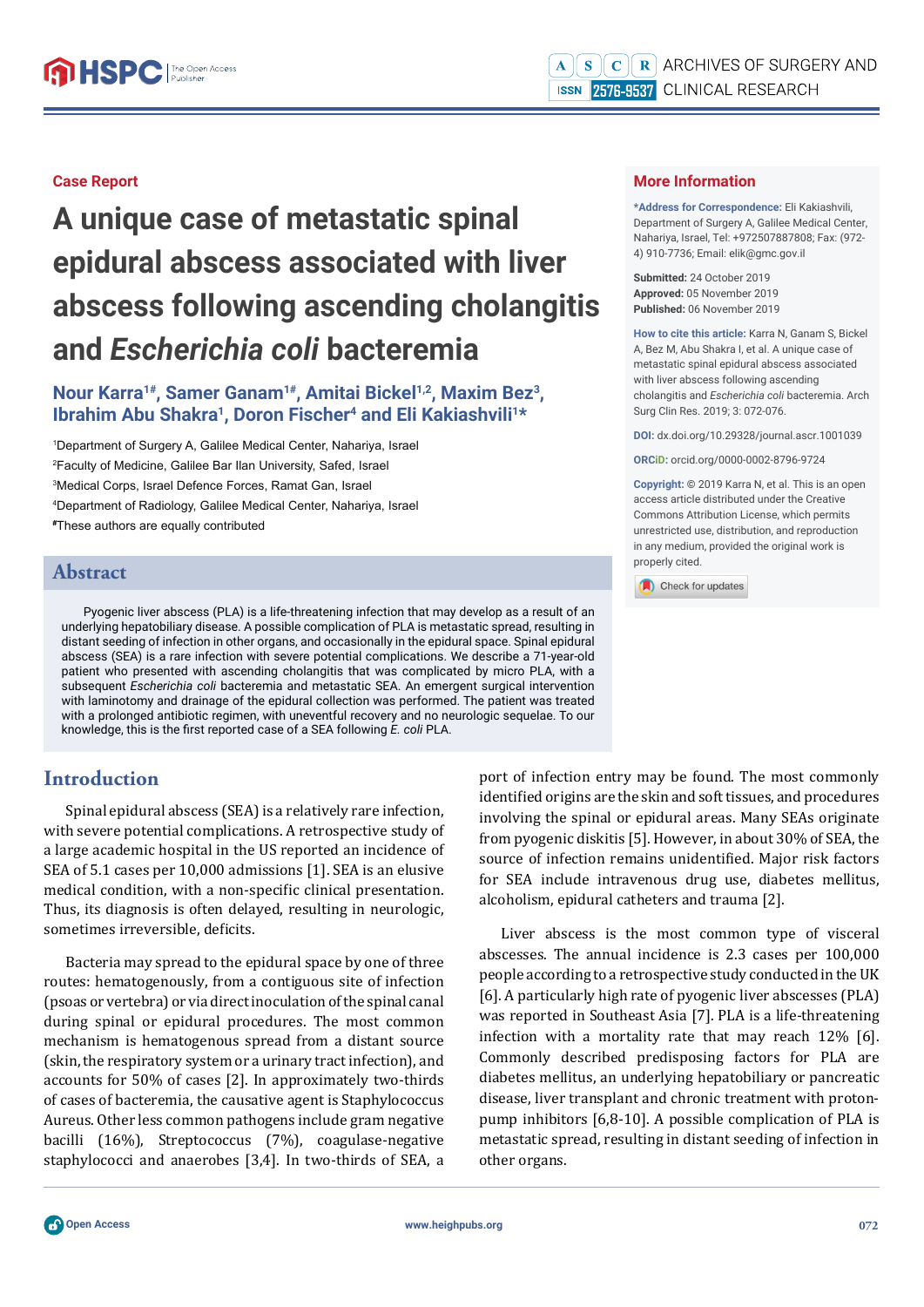

Here we present a unique case of SEA associated with a hematogenous spread of an *Escherichia coli* (*E. coli*) infection originating from a PLA. We also discuss the current literature and other documented cases.

# **Case Report**

A 71-year-old Jewish male presented to the emergency room with a two-day history of epigastric pain that began after a meal, accompanied by nausea and vomiting. There was no recent history of high fever, urinary complaints or diarrhea. His medical history included type 2 diabetes mellitus, hypertension, benign prostatic hypertrophy, chronic back pain and a family history of prostate cancer. At presentation his vital signs were: blood pressure 101/64, pulse 90 and body temperature 36.5 ºC. His physical examination was unremarkable except for mild epigastric tenderness, without guarding or rebound. Murphy's sign was negative. His ECG was normal, with no signs of ischemia. Lab tests exhibited leukocytosis with left shift (13.9k white blood cells, 13k neutrophils), increased hepatocellular enzymes (AST= 316 U/L, ALT=250 U/L) and markedly increased lipase (8182  $U/L$ ) and amylase (1850  $U/L$ ) (Table 1). His lipid profile was within the normal range. An abdominal ultrasonography exhibited a normal size fatty liver and a normal size gallbladder with mildly thickened hyperemic walls, without gallstones. There was no dilatation of the intra- or extrahepatic biliary ducts. The patient was admitted to the surgical department with a diagnosis of non-biliary pancreatitis and conservative treatment was initiated with analgesics and fluids. Upon admission, the patient developed a fever of 38.7 ºC. His lab tests now revealed worsening leukocytosis and an increased level of C-reactive protein (155 mg/l) (Table 1).

On the second day the patient developed combined

| Table 1: Laboratory tests in the emergency room (ER) and over the course of 23<br>days of hospitalization. |       |           |           |                |                    |           |       |           |               |
|------------------------------------------------------------------------------------------------------------|-------|-----------|-----------|----------------|--------------------|-----------|-------|-----------|---------------|
|                                                                                                            | ER.   | Day 1     | Day 2     | Day 3          | $\overline{Day}$ 4 | Day 5     | Day 6 | Day 9     | <b>Day 23</b> |
| $Hb$ (g/dl)                                                                                                | 15.8  | 14.2      | 13.2      | 13.2           | 12.3               | 12.5      | 12.1  | 10.8      | 11.4          |
| <b>HCT (%)</b>                                                                                             | 47.9  | 41.9      | 40.4      | 39.1           | 36.6               | 36.7      | 35.1  | 31.9      | 34.6          |
| PLT (x103)/ul                                                                                              | 73    | 159       | 162       | 85             | 61                 | 52        | 58    | 183       | 378           |
| WBC (x103)/ul                                                                                              | 13.9  | 28.9      | 21.7      | 11.9           | 13.6               | 10.7      | 10.8  | 19.09     | 10.8          |
| Neu abs.<br>$(x10^3)/ul$                                                                                   | 13.06 | 27.23     | 20.6      | 10.3           | 11.9               | 9.4       | 8.8   | 19.14     | 7.3           |
| $CRP$ (mg/l)                                                                                               | 4     | 155       | 173       | 252            | 297                | 238       | 221   | 121       | 23.2          |
| AST (U/L)                                                                                                  | 316   | <b>NA</b> | 389.10    | 66.6           | 63                 | 43        | 45.7  | 25.3      | 23.1          |
| $ALT$ (U/L)                                                                                                | 250   | 735       | 654.6     | 254.5          | 187.40             | 142       | 97.8  | 40.8      | 23.5          |
| ALP (U/L)                                                                                                  | 111   | 133       | 137       | 196            | 170                | 166       | 173   | 132       | 79            |
| GGT (U/L)                                                                                                  | NA.   | <b>NA</b> | 566       | 361.9          | 275.9              | 231.7     | 242   | 201.8     | NA.           |
| Bil. Total (mg/<br>dl)                                                                                     | 1.51  | 1.36      | 1.28      | $\overline{2}$ | 2.6                | 2.04      | 1.37  | 0.77      | 0.32          |
| Bil. Direct (mg/<br>dl)                                                                                    | 1.11  | 0.75      | 0.89      | 1.56           | 2.01               | 1.54      | 1.04  | <b>NA</b> | <b>NA</b>     |
| Amylase (U/L)                                                                                              | 1850  | <b>NA</b> | <b>NA</b> | 88.6           | <b>NA</b>          | <b>NA</b> | 76.7  | <b>NA</b> | <b>NA</b>     |
| Lipase (U/L)                                                                                               | 8182  | 631.2     | 163       | 155.3          | 143.5              | <b>NA</b> | 108.3 | 205.7     | NA.           |
| Calcium (mg/<br>dl)                                                                                        | 10.5  | NA        | 8.2       | 8.38           | 8.17               | <b>NA</b> | 8.02  | <b>NA</b> | <b>NA</b>     |
| Albumin (g/dl)                                                                                             | 4.73  | 4.73      | 3.81      | 3.37           | 3.16               | 3.05      | 2.92  | 2.8       | <b>NA</b>     |
| NA: Not Available.                                                                                         |       |           |           |                |                    |           |       |           |               |

hepatocellular and cholestatic dysfunction with hyperbilirubinemia, while his lipase decreased to 163 U/L. Physical examination showed right upper quadrant tenderness. A diagnosis of cholangitis was presumed. Chest X-ray and urine cultures were normal. Blood cultures were positive for non-ESBL *E. coli*. Thus, ceftriaxone and metronidazole treatments were initiated. The next day (day 3) the patient was still febrile, with chills and abdominal pain, and his C-reactive protein level had escalated to 300 mg/l. Since gallstones were not initially found on ultrasound, we decided to perform an abdominal CT and to proceed with endoscopic ultrasound and endoscopic retrograde cholangiopancreatography if appropriate. CT revealed minimal bilateral pleural effusions but without any other pathological findings: the size, shape and density of the gallbladder, liver, biliary tracts, spleen and pancreas were normal (Figure 1A). Similarly, the endoscopic ultrasound demonstrated a slightly thickened gallbladder and a 6 mm common bile duct, without evidence of cholelithiasis or choledocholithiasis.

During the next couple of days, laboratory values began to normalize; however, complaints of abdominal pain persisted and the patient was still febrile, with peaks of fever at nights. Therefore, CT was repeated on day 9, revealing a 5.5/4.3 cm hypodense irregular lesion at segment 4 of the liver, with a thrombus in the adjacent portal branch (Figure 1B,C). To further characterize the findings, an abdominal MRI was completed on day 12, which showed an extensive irregular process, enhanced at T2, and comprising multiple small cystic spaces at segments 2, 4 and 8 of the liver (Figure 1D). These finding were consistent with micro PLA. A thrombus was also imaged in a left portal branch, as already shown on CT. A biopsy was taken from the lesions. However, the cultures returned negative. We initiated anticoagulation with low molecular weight heparin, and the antibiotic treatment was continued.

On the ninth day of admission, the patient began to complain about low back pain, paresthesia in the lower



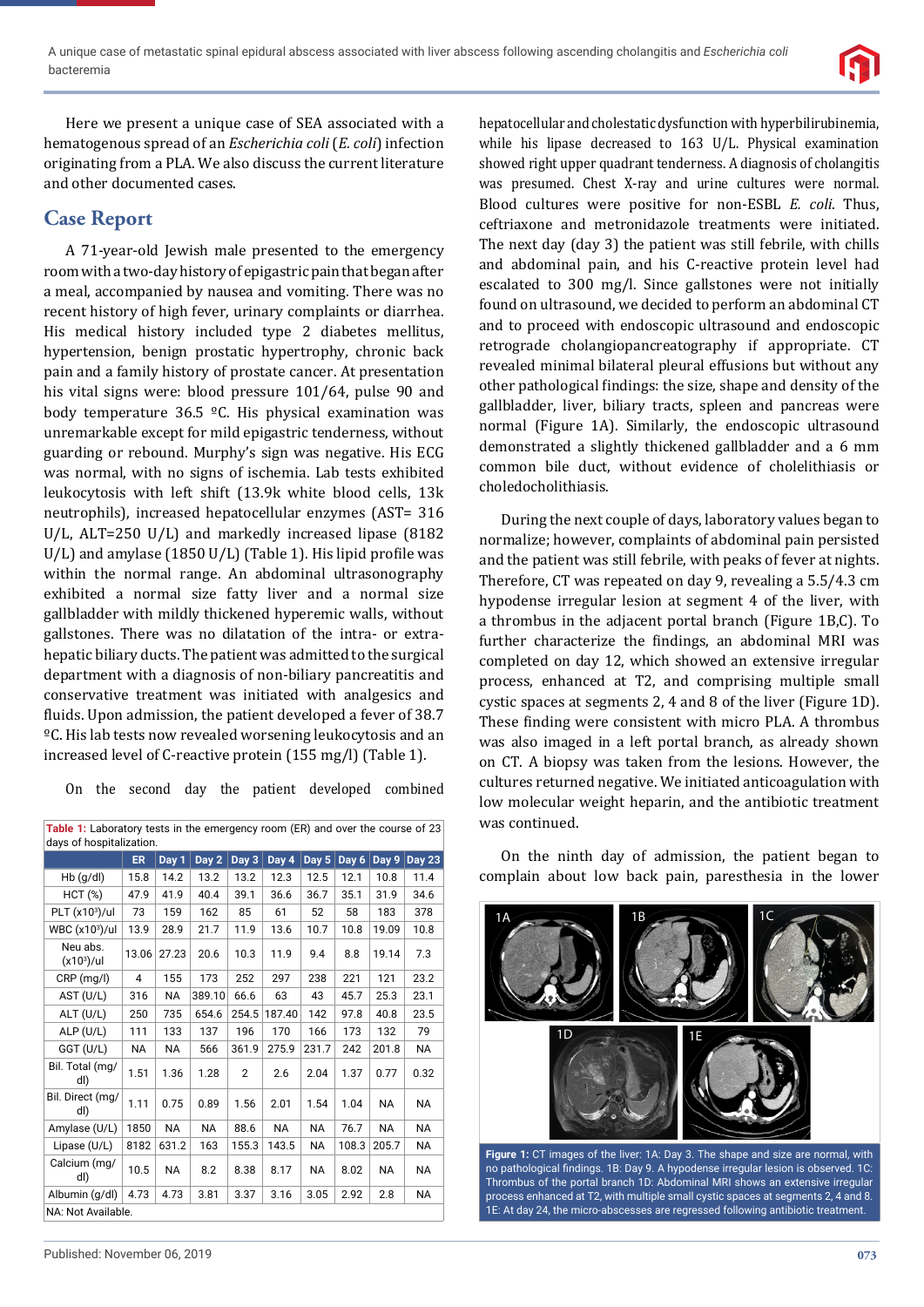

limbs and difficulty walking due to pain. There were no motor or sensory deficits on his neurological exam. Initially, musculoskeletal pain was presumed since he was known to have chronic back pain. However, complaints persisted during the next days and he developed focal tenderness in the lumbar area. Thus, a spinal cord MRI was performed on day 16, which exhibited a non-homogenous 5.3/1 cm tissue in the spinal canal at level L5-S1, posterior to the vertebras and surrounding the dural sac (Figure 2). Following contrast injection, an enhanced signal was evident at level L5-S1, at the left wing of the sacrum, paravertebral tissue and intervertebral disc. A diagnosis of SEA with diskitis and osteomyelitis was established. The patient was transferred to the orthopedic department and was urgently operated. Laminotomy, phlebectomy, separation of loculations and irrigations were performed. Cultures from the drained pus returned negative. During the subsequent days, drained secretions decreased to a minimum, the patient's condition gradually improved and his back pain and paresthesia resolved. Furthermore, his lab tests normalized (Table 1). A follow up CT performed at day 24 exhibited almost complete regression of the liver abscesses (Figure 1E).

### **Discussion**

We present a patient with PLA, with two known predisposing risk factors for this infection, namely, diabetes and cholangitis. PLAs are mostly polymicrobial, with mixed enteric facultative and anaerobic pathogens. Enteric gramnegative bacilli, specifically *E. coli* and Klebsiella pneumonia (*K. pneumoniae*) are the most commonly identified bacteria [11]. *E. coli* bacteremia was identified in the described patient. Until the 1980s, *E. coli* was the most commonly isolated pathogen from PLAs in the US [12]. However, a shift in recent years shows that K. pneumonia has become highly endemic in South Asia, as well as in North America [13]. High rates of subsequent bacteremia have been reported in PLA, resulting in metastatic spread to other distant organs, particularly when *K. pneumoniae* was the implicated pathogen [14].



**Figure 2:** A. Spinal cord MRI: A non-homogenous tissue in the spinal canal at level L5-S1, posterior to the vertebras. B: Following contrast injection, an enhanced signal was evident at the L5-S1 level.

Indeed, a retrospective Taiwanese study with a 1-year follow up period showed a higher hazard ratio among persons with than without PLA, for developing metastatic infections: pulmonary abscess, empyema, renal and perinephric abscess, splenic abscess and SEA [15]. Notably, in 73% of PLAs the causative pathogen was *K. pneumoniae*, and the results were further corroborated when the analysis was restricted to *K. pneumoniae* PLAs [15]. A distinct syndrome caused by strains of *K. pneumoniae* bearing the hypermucoviscous phenotype mediated by the K1 or K2 capsule was reported to cause high rates of endophtalmitis and CNS infections [16]. Similarly, even though epidural abscess is considered a rare complication, at least three case reports have described the association of a metastatic *K. pneumoniae* bacteremia and liver abscess to the occurrence of a cervical abscess or SEA [17,18].

Though extremely rare, cases of SEA caused by E coli following urinary tract infections have been reported [19,20]. To the best of our knowledge, this is the first case report describing SEA due to *E. coli* bacteremia following a PLA.

Notably, though *E. coli* was isolated from blood cultures drawn at day 2, cultures taken from the liver abscesses and epidural collection on days 9 and 16, respectively, were negative. This is most likely attributed to the antibiotic treatment regimen that was initiated more than one week prior to the sampling of liver and epidural abscesses. The liver micro-abscesses were successfully treated by appropriate intravenous antibiotics, without the need for surgical or percutaneous drainage. This is due to the fact that lesions were multiple and too small for intervention.

Contrast CT and ultrasound are typically used to diagnose liver abscess, with higher sensitivity in the former [21]. However, CT may not always detect micro-abscesses or distinguish them from diffuse fatty infiltration of the liver parenchyma or from liver metastasis [22]. Indeed, in the first CT performed on day 3 in our patient, micro-abscesses were not visualized. Only on day 7 were the lesions observed. In such cases, contrast MRI is considered more accurate in defining and characterizing the findings [23]. Truly, a subsequent MRI established the diagnosis of micro-abscesses in the present case.

Another interesting finding in our patient was thrombosis of a portal vein branch, observed both on CT and on MRI. This complication has also been documented in the literature, particularly in association with *K. pneumoniae* liver abscess, with a remarkable 30% rate of cases [24,25]. Interestingly, septic thrombophlebitis has also been associated with higher incidence of hematogenous septic complications, suggesting that thrombophlebitis may be involved in the dissemination of the infectious processes [24]. This said, some studies suggest a spontaneous resolution of both hepatic and portal vein septic thromboses associated with *K. pneumoniae* PLA,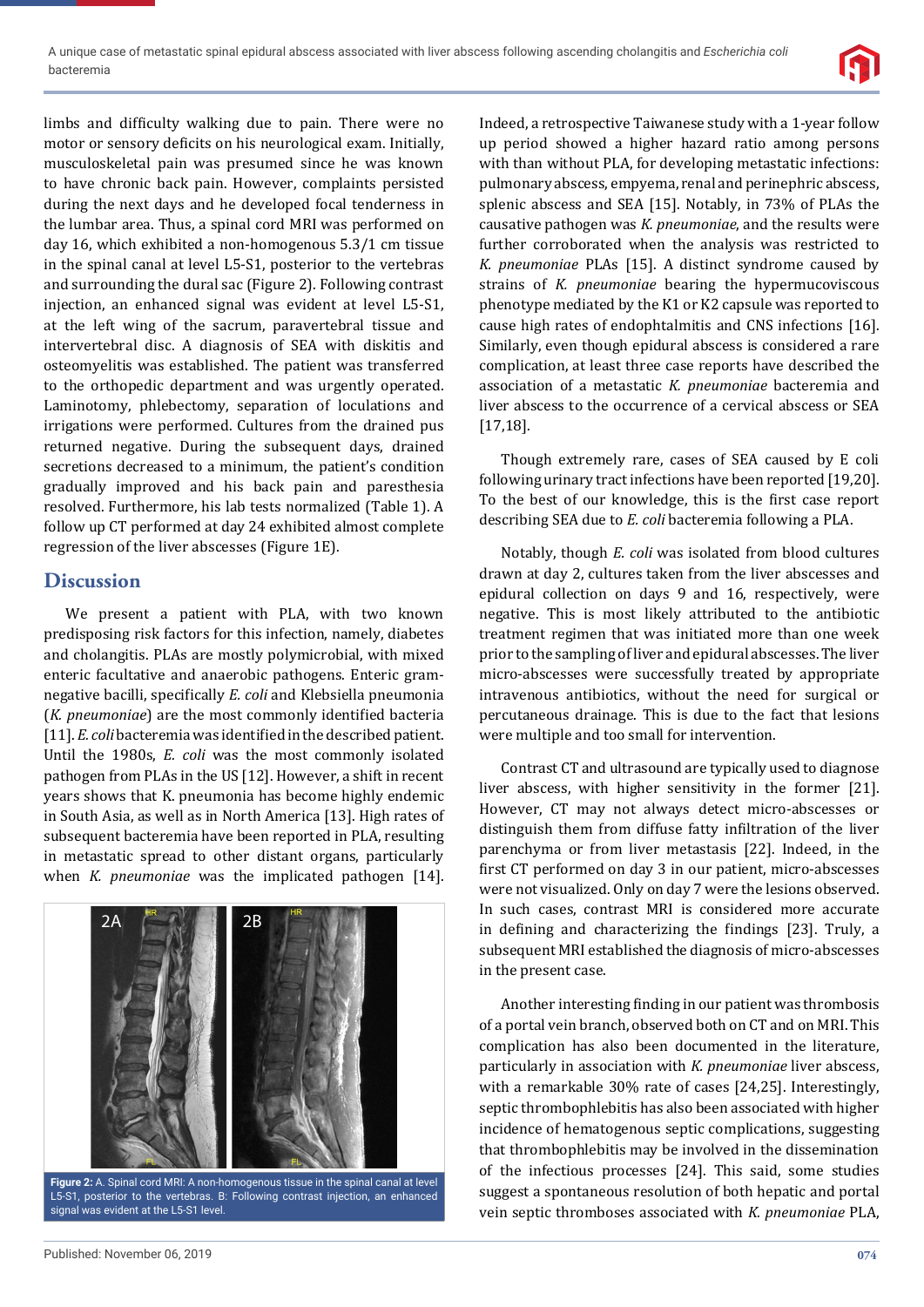

by targeting treatment to the underlying abscess without the need for anticoagulation [26,27]. Nevertheless, data are insufficient to support this approach as a definite consensus. Further, anticoagulation treatment in the present case was initiated prior to establishing a diagnosis of micro-abscesses by MRI.

While, back pain, fever and neurologic deficits are the most common presenting symptoms of SEA, they rarely occur together. Often, symptoms gradually progress, as described by Heusner [28]: from focal severe back pain, root pain in the distribution of the affected nerve root, motor weakness with bladder or bowel dysfunction, and finally to paralysis. The mortality rate of SEA is 5%, mostly due to overwhelming sepsis [2]. Neurologic recovery strongly correlates with the duration of the neurologic symptoms and becomes very unlikely if paralysis presents for more than 24- 48 hours prior to surgery [2]. Unfortunately, the prognosis of epidural abscess is often hurdled due to a significant delay in diagnosis.

Though our patient complained of back pain and paresthesia, his physical examination did not show any motor or other neurologic deficits. It is noteworthy that a very early diagnosis of SEA was established, with prompt and efficacious treatment. Both a high index of clinical suspicion and an early performance of MRI account for this successful outcome.

The management of SEA consists of surgical intervention combined with 4-8 weeks of antibiotic treatment. If osteomyelitis also presents, a 6-8-week regimen is required. Follow-up MRI should be performed at 4-6 weeks. At the writing of this paper, our patient has been treated with 4 weeks of ceftriaxone with the intention to complete 6 weeks of antibiotic therapy. With this treatment he has dramatically improved and is on the way to complete recovery with no neurologic sequelae.

## **Conclusion**

We describe a unique case of *E. coli* liver micro-abscesses and portal vein thrombosis with subsequent bacteremia and spinal epidural abscess. Although similar cases have been described with *K. pneumoniae*, this is the first reported case of SEA secondary to *E. coli* PLA. SEA was successfully treated with surgical intervention and antibiotic treatment. While SEA is a rare medical entity, the potential outcomes could be catastrophic without a timely treatment. Thus, this case underscores the importance of physician awareness to SEA, to its early diagnosis and emergency intervention.

### **References**

- 1. Vakili M, Crum-Cianflone NF. Spinal Epidural Abscess: A Series of 101 Cases. Am J Med. 2017; 130: 1458-1463. **PubMed:** https://www.ncbi.nlm.nih.gov/pubmed/28797646
- 2. Darouiche RO. Spinal Epidural Abscess. N Engl J Med. 2006; 355: 2012-2020. **PubMed:** https://www.ncbi.nlm.nih.gov/pubmed/17093252
- 3. Darouiche RO, Hamill RJ, Greenberg SB, Weathers SW, Musher DM. Bacterial spinal epidural abscess. Review of 43 cases and literature survey. Medicine (Baltimore). 1992; 71: 369-385. **PubMed:** https://www.ncbi.nlm.nih.gov/pubmed/1359381
- 4. Reihsaus E, Waldbaur H, Seeling W. Spinal epidural abscess: a metaanalysis of 915 patients. Neurosurg Rev. 2000; 23: 175-205. **PubMed:** https://www.ncbi.nlm.nih.gov/pubmed/11153548
- 5. Kapeller P, Fazekas F, Krametter D, Koch M, Roob G, et al. Pyogenic infectious spondylitis: clinical, laboratory and MRI features. Eur Neurol. 1997; 38: 94-98. **PubMed:** https://www.ncbi.nlm.nih.gov/pubmed/9286631
- 6. Mohsen AH, Green ST, Read RC, McKendrick MW. Liver abscess in adults: ten years' experience in a UK centre. QJM. 2002; 95: 797-802. **PubMed:** https://www.ncbi.nlm.nih.gov/pubmed/12454322
- 7. Shi SH, Feng XN, Lai MC, Kong HS, Zheng SS. Biliary diseases as main causes of pyogenic liver abscess caused by extended-spectrum betalactamase-producing Enterobacteriaceae. Liver International. 2017; 37: 727-734. **PubMed:** https://www.ncbi.nlm.nih.gov/pubmed/27718321
	-
- 8. Thomsen RW, Jepsen P, Sørensen HT. Diabetes mellitus and pyogenic liver abscess: risk and prognosis. Clin Infect Dis. 2007; 44: 1194-1201. **PubMed:** https://www.ncbi.nlm.nih.gov/pubmed/17407038
- 9. Chan KS, Chen CM, Cheng KC, Hou CC, Lin HJ, et al. Pyogenic liver abscess: a retrospective analysis of 107 patients during a 3-year period. Jpn J Infect Dis. 2005; 58: 366-368. **PubMed:** https://www.ncbi.nlm.nih.gov/pubmed/16377869
- 10. Lin HF, Liao KF, Chang CM, Lin CL, Lai SW. Correlation between proton pump inhibitors and risk of pyogenic liver abscess. Eur J Clin Pharmacol. 2017; 73: 1019-1025. **PubMed:** https://www.ncbi.nlm.nih.gov/pubmed/28434021
- 11. Johannsen EC, Sifri CD, Madoff LC. Pyogenic liver abscesses. Infect Dis Clin North Am. 2000; 14: 547-563. **PubMed:** https://www.ncbi.nlm.nih.gov/pubmed/10987109
- 12. Lazarchick J, DeSouza NA, Nichols DR, Washington II JA. Pyogenic liver abscess. Mayo Clin Proc 1973; 48: 349-355. **PubMed:** https://www.ncbi.nlm.nih.gov/pubmed/4703302
- 13. Pope JV, Teich DL, Clardy P, McGillicuddy DC. Klebsiella pneumoniae liver abscess: an emerging problem in North America. J Emerg Med. 2011; 41: e103-e105. **PubMed:** https://www.ncbi.nlm.nih.gov/pubmed/18993020
- 14. Leederman E, Crum N. Pyogenic liver abscess with a focus on klebsiella pneumoniae as a primary pathogen: an emerging disease with unique clinical characteristics. Am J Gastroenterol. 2005; 100: 322-331. **PubMed:** https://www.ncbi.nlm.nih.gov/pubmed/15667489
- 15. Keller JJ, Tsai MC, Lin CC, Lin YC, Lin HC. Risk of infections subsequent to pyogenic liver abscess: a nationwide population-based study. Clin Microbiol Infect. 2013; 19: 717-722. **PubMed:** https://www.ncbi.nlm.nih.gov/pubmed/23034092
- 16. Fang CT, Lai SY, Yi WC, Hsueh PR, Liu KL, et al. Klebsiella pneumoniae genotype K1: an emerging pathogen that causes septic ocular or central nervous system complications from pyogenic liver abscess. Clin Infect Dis. 2007; 45: 284-293. **PubMed:** https://www.ncbi.nlm.nih.gov/pubmed/17599305
- 17. Kuramochi G, Takei S, Sato M, Isokawa O, Takemae T, et al. Klebsiella pneumoniae liver abscess associated with septic spinal epidural abscess. Hepatol Res. 2005; 31: 48-52. **PubMed:** https://www.ncbi.nlm.nih.gov/pubmed/15652471
- 18. Hsieh MJ, Lu TC, Ma MH M, Wang HP, Chen SC. Unrecognized cervical spinal epidural abscess associated with metastatic klebsiella